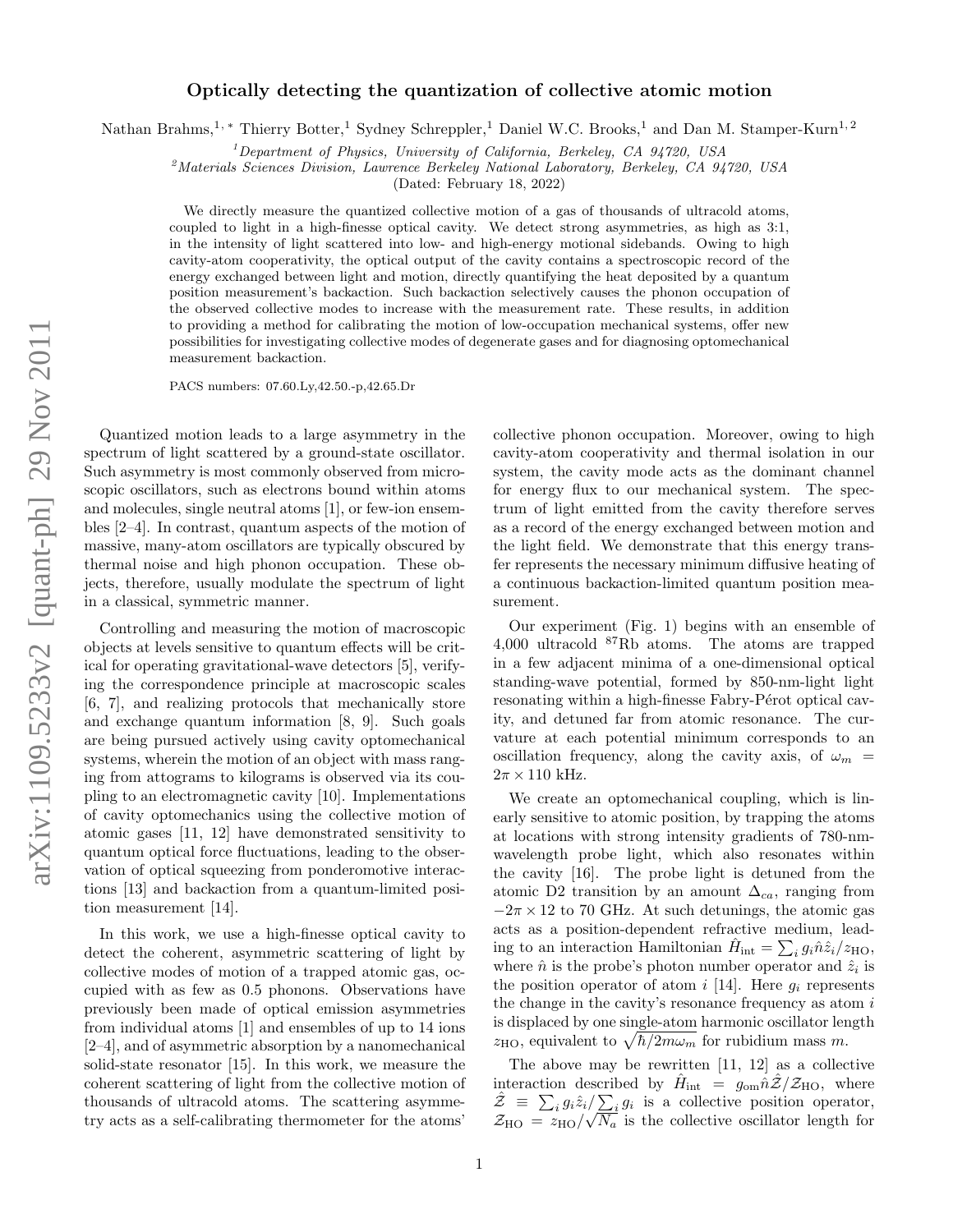

FIG. 1: Schematic of the experiment. (A) An ensemble of 4,000 ultracold  ${}^{87}Rb$  atoms is trapped in an optical standing wave within a high-finesse optical cavity. The ensemble's center-of-mass motion coherently scatters light from cavity probe light, detected using a balanced heterodyne receiver. (B) Probe spectrum in the cavity. A strong resonant tone (green) applies backaction to and acquires sidebands from the collective atomic motion. A weak detuned tone (gray) is used for locking the probe frequency with respect to the cavity, and does not significantly affect the oscillator, neither via incoherent backaction nor via dynamical cooling. (C) A harmonic oscillator in its ground state can only extract energy from the optical field, leading to an asymmetry in the resonant probe's Raman sidebands, indicative of the mean phonon occupation number  $\bar{\nu}$ .

 $N_a$  atoms, and  $g_{\text{om}} = \sum_i g_i / \sqrt{N_a}$  is the collective optomechanical coupling rate. In our system, the  $g_i$  are all approximately equal, and  $\hat{Z}$  is nearly equivalent to the center-of-mass position  $\hat{Z}_{\text{com}} = \sum_{i} \hat{z}_{i}/N_a$ . In this case,  $g_{\text{om}} = \sqrt{N_a} g_0^2 k z_{\text{HO}} / \Delta_{ca}$ , with single-atom cavity-QED coupling rate  $g_0$  ( $2\pi \times 12.4$  MHz, averaged over the intracavity atomic distribution) and probe wavenumber  $k$ .

Unlike solid-state resonators, which are coupled to their material environments, the atoms here are isolated in vacuo, and the thermal "bath" for the measured collective oscillation consists of the remaining collective modes of atomic motion. After raising the trap potential to its final strength, the bath has an initial temperature of 2.9  $\mu$ K, corresponding to a mode occupation of 0.54 phonons.

The atomic motion scatters cavity photons via collective virtual electronic excitations, causing transitions between collective motional energy levels (i.e., collective Raman scattering). In this process, the collective atomic oscillator can absorb a mechanical energy quantum, thereby downconverting the emitted photon by  $\omega_m$ (Stokes scattering). If the oscillator is not in its ground state, it can alternatively upconvert the photon by  $\omega_m$ , thereby losing an energy quantum (anti-Stokes scattering). By Fermi's golden rule, the rates for upconversion and downconversion, from an oscillator in its  $\nu$ th excited state, are proportional to  $|\langle \nu|\hat{Z}|\nu-1\rangle|^2 \propto \nu$  and  $|\langle \nu|\hat{\mathcal{Z}}|\nu+1\rangle|^2 \propto \nu + 1$ , respectively. A ground-state oscillator  $(\nu = 0)$  will thus scatter only to the Stokes

sideband, with more symmetric scattering indicative of higher phonon occupation.

The Fourier spectrum  $n(\omega)$  of photons emitted from the cavity, at a frequency  $\omega$  relative to the probe, and normalized by the discrete Fourier window time, can be calculated by solving a set of quantum Langevin equations [15, 17, 18], yielding

$$
n(\omega) = \frac{C_{\text{om}}}{2} \frac{\kappa^2}{\kappa^2 + \omega^2}
$$

$$
\times \left[ \frac{\Gamma_m^2 \bar{\nu}}{(\omega - \omega_m)^2 + \Gamma_m^2/4} + \frac{\Gamma_m^2 (\bar{\nu} + 1)}{(\omega + \omega_m)^2 + \Gamma_m^2/4} \right], \quad (1)
$$

where  $\bar{\nu}$  is the oscillator's mean phonon occupation. Here we have parameterized the photon scattering rate by the dimensionless optomechanical cooperativity [19]  $C_{\text{om}} \equiv$  $4\bar{m}g_{\text{om}}^2/\Gamma_m\kappa$ , which combines  $g_{\text{om}}$ , the mechanical damping rate  $\Gamma_m$ , the mean intracavity probe photon number  $\bar{n}$ , and the cavity half-linewidth  $\kappa$  ( $2\pi \times 1.82$  MHz). In our atoms-based optomechanical system,  $C_{\rm om} \propto \bar{n}/\Delta_{ca}^2$ , and the cooperativity can be tuned over many orders of magnitude by varying the probe intensity and  $\Delta_{ca}$ .

We measure the Stokes asymmetry by integrating the optical power  $P_+$  scattered to frequencies near  $\pm \omega_m$ , detected using a balanced heterodyne receiver. The detector measures a power spectral density  $S_{\text{het}}(\omega)$  =  $S_{\rm SN}$  [1 +  $\varepsilon(n_0(\omega) + n(\omega))/2$ ], where  $S_{\rm SN}$  is the mean shotnoise spectrum as measured by the detector and  $n_0(\omega)$ is the spectrum of technical noise, which contributes less than 1% to the observed spectrum at  $\pm \omega_m$ . The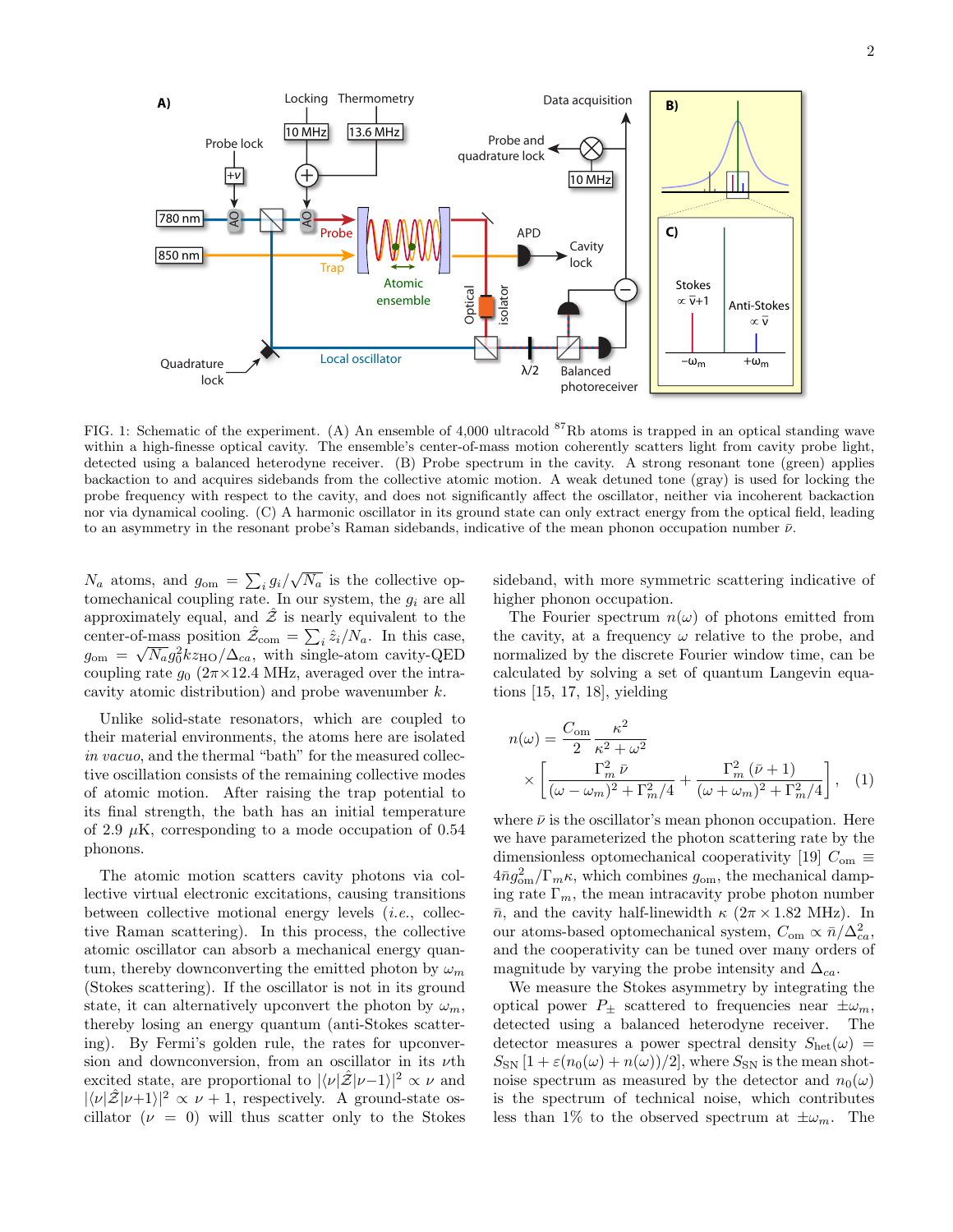

FIG. 2: Asymmetric optical scattering from quantum collective motion. (A) Photon spectrum of light exiting the cavity, scattered by collective atomic motion. Shown are the Stokes sidebands (left panels, red) and anti-Stokes sidebands (right panels, blue) at various cooperativities (from top to bottom,  $C_{\text{om}} = 9.6, 1.9, 0.4$ , together with the prediction of Eqn. (1), plotted vs. cyclic frequency  $f = \omega/2\pi$ . The mechanical linewidths and resonance frequencies are fit to the data, but the peak heights are not free parameters. (B) Measured phonon occupation vs. cooperativity. The collective mode occupation (green circles) increases by  $C_{\rm om}/2$ , according to the zero-free-parameter measurement backaction theory (red line, shaded region indicates 68% systematic confidence interval). In contrast, the r.m.s. single-atom axial occupation, measured using time-of-flight thermometry of the gas (yellow diamonds, measured at 1 ms of probing), remains near its initial value during the measurement (gray line indicates theoretical prediction).

quantum efficiency for measuring intracavity photons is  $\varepsilon = 16\% \pm 2\%.$  For each run of the experiment we measure the spectral density  $S_A$  with atoms and  $S_0$  without atoms (which measures  $n_0$ ), and then measure  $S_{SN}$  by extinguishing the probe beam. The unitless photon spectrum is then  $n(\omega) = 2(S_A - S_0)/\varepsilon S_{SN}$ . In order to avoid excessive accumulated heating of the atomic gas, we ac-



FIG. 3: Energy exchange between light and motion. (A) Energy-exchange spectral densities for various probe cooperativities (from top to bottom,  $C_{\text{om}} = 9.6, 3.2, 1.6$ ). Traces are vertically offset for clarity (by 12, 2,  $0 \times 10^{-27}$  W/Hz). (B) Heating rate due to the resonant probe (magenta squares), the weak locking tone (gray circles), and the summed heating from both tones (green diamonds), together with zerofree-parameter measurement-backaction theory (gray solid line), plotted as a function of the collective coupling rate  $4\bar{n}g_{\text{om}}^2/\kappa = \Gamma_m C_{\text{om}}$ . (C) Temperature of the atomic gas vs. the product of the collective coupling rate and the total interrogation time (yellow diamonds at 5 ms, cyan circles at 9 ms). Also shown is the theoretical increase in the bath temperature (gray line).

quire data for only 5 ms each run of the experiment, after which we observe the mechanical resonance to broaden significantly.

Measured spectra are shown in Fig. 2. At the lowest optomechanical cooperativites (viz., a weak probe detuned far from atomic resonance), the probe contributes only minimally to the phonon occupation. Rather, the collective mode occupation should approach the average thermal occupation  $(0.54 \pm 0.02)$  phonons, measured via time-of-flight thermometry). We measure a large Stokes asymmetry:  $P_-/P_+ = 3.0 \pm 0.8$ , corresponding to a phonon occupation  $\bar{\nu} = P_{+}/(P_{-} - P_{+}) = 0.49 \pm 0.10$ . We note that such a "Stokes thermometer" is self-calibrating, in that no experimental parameters are involved in extracting the phonon occupation number.

The mechanical resonance widths of the observed spectra are generally larger than the true mechanical damping rate, which we find by probing to the blue of cavity resonance and finding the phonon lasing threshold [18, 20], at which point the mechanical damping rate is equal to the optomechanical amplification rate. In our system, we find a damping rate of  $2\pi \times 1.5$  kHz. Comparing to the observed inhomogenous linewidth of  $2\pi \times 3$  to 4 kHz indi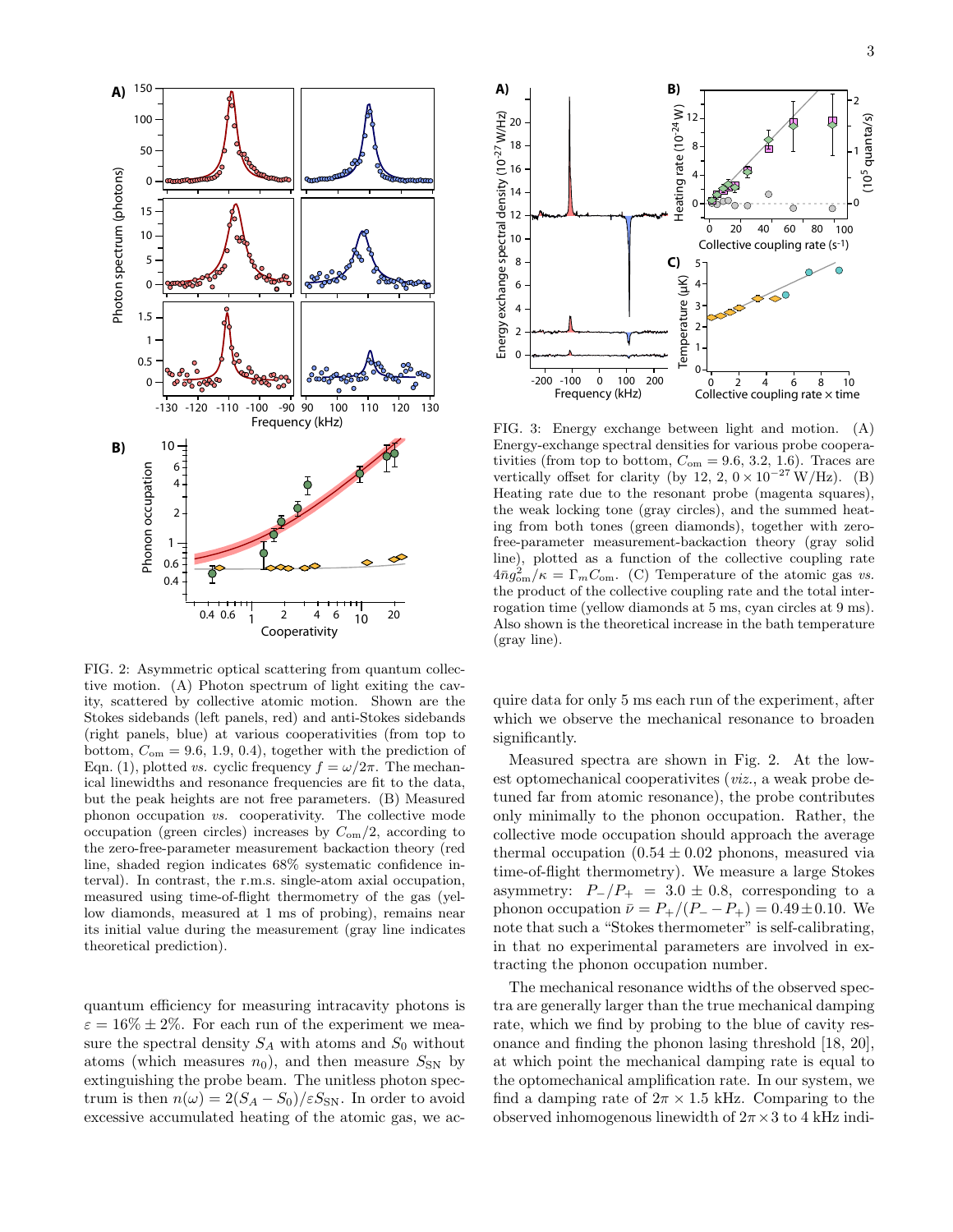cates that  $\hat{\mathcal{Z}}$  dephases into approximately 2 to 3 collective normal modes, each containing 1,500 to 2,000 atoms. We suspect that this dephasing is due mostly to slight differences in trap curvature in adjacent potential minima arising from the probe beam [16], and partly to the anharmonicity of the standing-wave optical trap.

We next apply the sideband thermometer to probe the effects of measurement backaction. A quantum measurement of position must be accompanied by a corresponding motional disturbance [21]. In this experiment, where  $\omega_m \ll \kappa$ , we expect an increase in the phonon occupation by an amount  $C_{\text{om}}/2$ . As we increase the cooperativity, the sideband asymmetry decreases as theoretically predicted. Finally, we can compare the collective mode's mean phonon occupation  $\bar{\nu} = \langle (\sum_i g_i z_i/g_{\rm om})^2 \rangle / 2z_{\rm HO}^2 - \frac{1}{2}$  to an upper bound  $\sum_{i} \langle z_i^2 \rangle / 2N_a z_{\text{HO}}^2 - \frac{1}{2}$ , extracted by measuring the gas on the mean single-atom phonon occupation  $\bar{\nu}_a$  = temperature using time-of-flight thermometry. The upper bound is derived by assigning the gas's entire temperature increase after 1 ms of probing (equivalent to many motional equilibration times) to the mean singleatom motion along the cavity axis. The large discrepancy observed between the optically detected and single-atom occupations (Fig. 2b) highlights the fact that our detector senses the collective motion of the gas, rather than the motion of individual atoms.

The optical spectrum moreover serves as a record of the energy exchanged between light and motion. A photon recorded at frequency  $\omega$  indicates the emission of an energy  $\hbar\omega$  from the atoms into the cavity field. The spectral density of energy-exchange is  $\hbar\omega n(\omega)$  (units of W/Hz), and the total power passing from the light to motion is  $[14, 17]$ 

$$
P_{\text{om}} = \frac{1}{2\pi} \int \hbar \omega \, n(\omega) d\omega \approx \frac{\Gamma_m \hbar \, \omega_m C_{\text{om}}}{2} \frac{\kappa^2}{\kappa^2 + \omega_m^2}.
$$

Heat-exchange spectra for several values of the cooperativity, as well as heating rates taken from integrating over the sidebands, are shown in Fig. 3. The heating rates agree well with the prediction of measurement backaction. We additionally correlate the total energy exchanged with the atoms to the increase in the (finite) bath's temperature. The bath temperature should increase by an amount given by equating the backaction heat with the temperature integral of the gas's heat capacity, which we calculate using Bose-Einstein statistics for axial motion and the ideal gas law for radial motion. We find quantitative agreement to this theory as we vary both the cooperativity and the probe duration.

In this work, we have demonstrated the quantization of the collective motion of thousands of atoms, observing Stokes asymmetry and zero-point motion. The Stokes asymmetry provides a self-calibrating thermometer for low-occupation collective modes. We have in addition observed the spectrum of energy exchanged between light and collective atomic motion, spectroscopically identifying backaction heating from a quantum position measurement. While our system measures center-of-mass motion, other modes [12, 15, 16] of physical interest could be addressed by tailoring the light-motion interaction. For example, quadrupole [22–24] or scissors [25] modes could be sensed using quadratic optomechanical coupling [16], allowing for precise measurements of the effects of interactions, superfluidity, and viscosity in degenerate Bose and Fermi gases. Sideband spectroscopy of phonon modes in spatially extended gases [12] provides the means to study thermodynamics in static and driven systems [26].

The authors acknowledge support from the AFOSR and the NSF.

- <sup>∗</sup> Electronic address: nbrahms@berkeley.edu
- [1] P. S. Jessen *et al.*, Phys. Rev. Lett., **69**, 49 (1992).
- [2] F. Diedrich, J. C. Bergquist, W. M. Itano, and D. J. Wineland, Phys. Rev. Lett., 62, 403 (1989).
- [3] R. Islam *et al.*, Nat. Commun., 2, 377 (2011).
- [4] T. Monz et al., Phys. Rev. Lett., **106**, 130506 (2011).
- [5] K. Goda et al., Nat. Phys., 4, 472 (2008).
- [6] W. Marshall, C. Simon, R. Penrose, and D. Bouwmeester, Phys. Rev. Lett., 91, 130401 (2003).
- [7] O. Romero-Isart *et al.*, Phys. Rev. Lett., **107**, 020405 (2011).
- [8] K. Stannigel, P. Rabl, A. S. Sørensen, P. Zoller, and M. D. Lukin, Phys. Rev. Lett., 105, 220501 (2010).
- [9] Q. Lin et al., Nat. Photon., 4, 236 (2010).
- [10] T. J. Kippenberg and K. J. Vahala, Science, 321, 1172 (2008).
- [11] S. Gupta, K. L. Moore, K. W. Murch, and D. M. Stamper-Kurn, Phys. Rev. Lett., 99, 213601 (2007).
- [12] F. Brennecke, S. Ritter, T. Donner, and T. Esslinger, Science, **322**, 235 (2008).
- [13] D. W. C. Brooks *et al.*, "Ponderomotive light squeezing with atomic cavity optomechanics," (2011), arXiv: quant-ph/1107.5609 .
- [14] K. Murch, K. Moore, S. Gupta, and D. Stamper-Kurn, Nat. Phys., 4, 561 (2008).
- [15] A. H. Safavi-Naeini et al., "Measurement of the quantum zero-point motion of a nanomechanical resonator," (2011), arXiv:quant-ph/1108.4680 .
- [16] T. Purdy et al., Phys. Rev. Lett., **105**, 133602 (2010).
- [17] F. Marquardt, J. P. Chen, A. A. Clerk, and S. M. Girvin, Phys. Rev. Lett., 99, 093902 (2007).
- [18] See supplemental material.
- [19] J. D. Teufel *et al.*, Nature, **475**, 1 (2011).
- [20] K. Vahala et al., Nat. Phys., 5, 682 (2009).
- [21] A. A. Clerk, S. M. Girvin, F. Marquardt, and R. J. Schoelkopf, Rev. Mod. Phys., 82, 1155 (2010).
- [22] S. Stringari, Phys. Rev. Lett., 77, 2360 (1996).
- [23] A. Altmeyer et al., Phys. Rev. Lett., 98, 040401 (2007).
- [24] C. Cao et al., Science, **331**, 58 (2011).
- [25] O. Maragò et al., Phys. Rev. Lett.,  $84$ ,  $2056$  (2000).
- [26] K. Baumann, C. Guerlin, F. Brennecke, and T. Esslinger, Nature, 464, 1301 (2010).